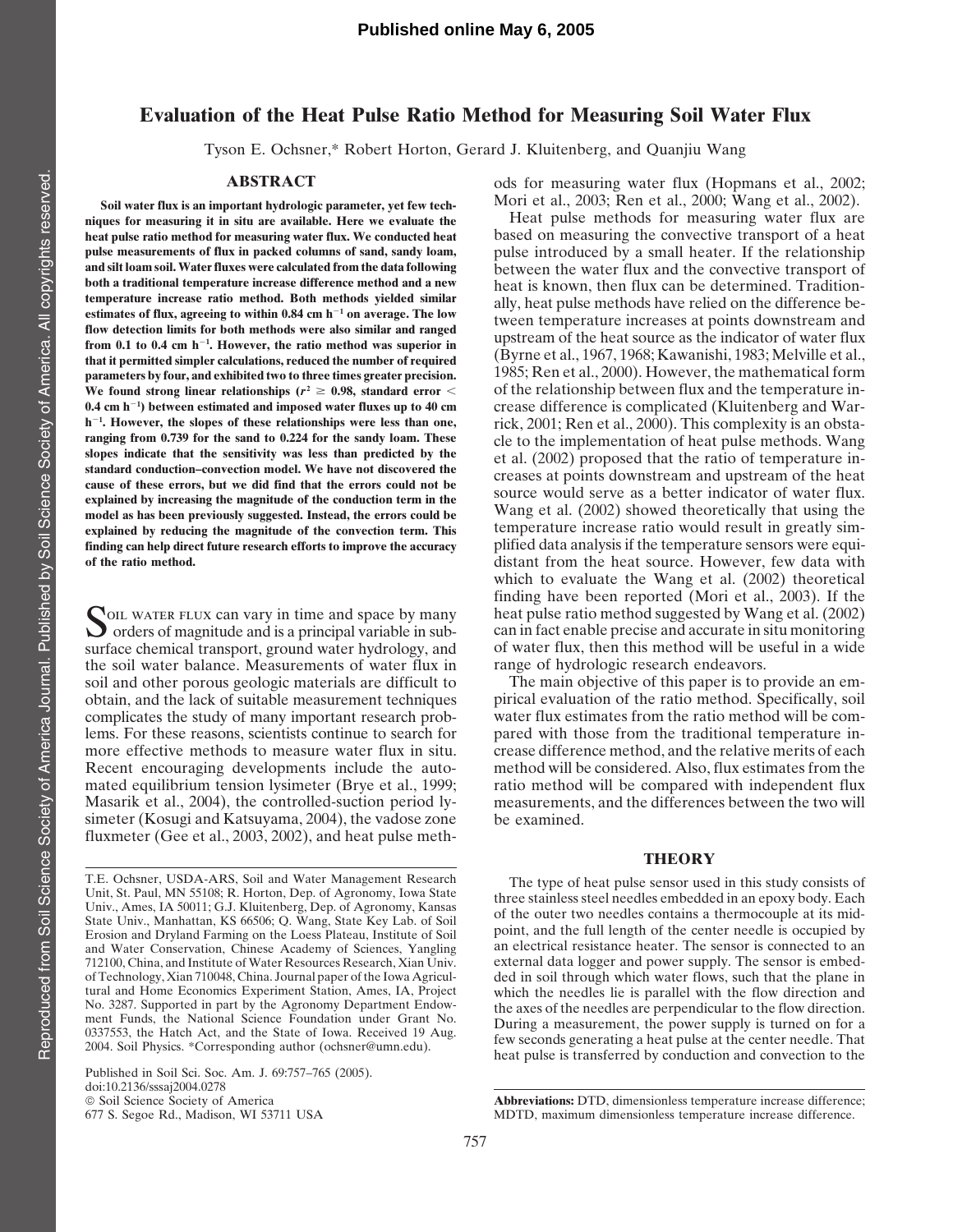uniformly through it in the  $\bar{x}$  direction, the two dimensional method. conduction–convection equation is commonly written as As an improvement on the MDTD method, Wang et al.

$$
\frac{\partial T}{\partial t} = \alpha \left( \frac{\partial^2 T}{\partial x^2} + \frac{\partial^2 T}{\partial y^2} \right) - V \frac{\partial T}{\partial x}
$$
 [1]

 $s^{-1}$ ), and x and y are the spatial coordinates (Marshall, 1958).<br>In our experiments x was typically positive downward.

The heat pulse velocity is related to the water flux, *<sup>J</sup>*, by *<sup>J</sup>*

$$
V = J \frac{C_{\rm w}}{C} \tag{2}
$$

water per unit area of porous media in the y-z plane. It is the<br>product of the volumetric water content and the pore water<br>velocity in the x direction.<br>velocity in the x direction.

The measured temperature increases are, in theory, de-<br>scribed by the analytical solution to Eq. [1] for the case of  $J = \frac{2\lambda}{(x + \mu)\sigma} \ln\left(\frac{T_d}{T}\right)$   $t >> t_0$  [7] pulsed heating of an infinite line source parallel to the *z*-axis and located at  $(x, y) = (0,0)$ . That solution is

$$
T(x, y, t) = \frac{q}{4\pi\lambda} \int_0^t s^{-1} \exp\left[-\frac{(x - Vs)^2 + y^2}{4\alpha s}\right] ds
$$
  
\n
$$
0 < t \le t_0
$$
  
\n
$$
T(x, y, t) = \frac{q}{4\pi\lambda} \int_{t-t_0}^t s^{-1} \exp\left[-\frac{(x - Vs)^2 + y^2}{4\alpha s}\right] ds
$$
  
\n
$$
t > t_0
$$
 [3b]

 $t > t_0$ <br>where  $\lambda$  is the thermal conductivity of the porous media (W **MATERIALS AND METHODS**  $m^{-1} K^{-1}$ , *q* is the heating power  $(W m^{-1})$ , *t* is time since the **Experiments** 

$$
DTD = \frac{4\pi\lambda}{q}(T_{\rm d} - T_{\rm u})
$$
 [4]

ture increases. During a heat pulse measurement DTD varies with time. If the temperature sensors are equidistant from the entific Inc., Logan, UT), a multiplexer for the heating circuits heater, DTD starts at 0, increases during the heating period, (AM416, Campbell Scientific Inc., Logan, UT), a  $1\Omega$  current-<br>reaches a maximum value after the heating period ends, and sensing resistor (VPR5, 0.1% toleranc then gradually decays back to 0. The maximum value attained by DTD during the measurement is referred to as the MDTD. NTE Electronics, Bloomfield, NJ), and a direct current power Mathematically, the MDTD is expressed as supply (Model 1635, B & K-Precision, Maxtec International

$$
MDTD = \int_{t_{\text{m}}-t_0}^{t_{\text{m}}} s^{-1} \left[ \exp \left[ -\frac{(x_d - Vs)^2}{4\alpha s} \right] - \exp \left[ -\frac{(x_u + Vs)^2}{4\alpha s} \right] \right] ds
$$
 [5]

needle  $(m)$ , and  $x<sub>u</sub>$  is the distance from the heater to the up- of Agriculture.

temperature sensors where the resulting temperature increase stream needle (m). To determine water flux based on the is recorded as a function of time. measured MDTD, Eq. [5] must be solved implicitly to deter-To formulate relationships for interpreting this temperature mine the heat pulse velocity. Then, the heat pulse velocity can increase data, we begin with the conduction–convection equa-<br>
tion for heat transfer. For porous media with water moving crease difference method will be referred to as the MDTD crease difference method will be referred to as the MDTD

(2002) proposed that the ratio of temperature increases downstream and upstream from the heater be used as the indicator of water flux. They began by inserting  $x_d$  and  $x_u$  into Eq. [3] to obtain integral expressions for  $T_d$  and  $T_u$ . These expressions where T in our case is temperature increase (not absolute<br>temperature) (K), t is time (s),  $\alpha$  is the thermal diffusivity of<br>the porous media (m<sup>2</sup> s<sup>-1</sup>), V is the heat pulse velocity (m<br> $\epsilon^{-1}$ ) and y and y and y and y straightforward integration. This procedure leads to the result

$$
J = \frac{\lambda}{x_0 C_{\rm w}} \ln \left( \frac{T_{\rm d}}{T_{\rm u}} \right) \quad t > 0 \tag{6}
$$

where  $x_0$  is the needle spacing (m).<br>The requirement that  $x_d = x_u$  is difficult to fulfill in practice where  $C_w$  is the volumetric heat capacity of water and C is<br>the volumetric heat capacity of the porous media  $(J m^{-3} K^{-1})$ .<br>Note that  $J (m^3 m^{-2} s^{-1})$  is the volume rate of transport of sors. For the case of  $x_d \neq x_u$ , Wang Note that  $J$  (m<sup>3</sup> m<sup>-2</sup> s<sup>-1</sup>) is the volume rate of transport of sors. For the case of  $x_d \neq x_u$ , Wang et al. (2002) showed theo-<br>water per unit area of porous media in the y-z plane. It is the expected by that  $T_d/T_u$ 

$$
J = \frac{2\lambda}{(x_d + x_u)C_w} \ln\left(\frac{T_d}{T_u}\right) \quad t >> t_0 \tag{7}
$$

Equations [6] and [7] show that water flux is linearly related to ln  $(T_d / T_u)$ . This simple linear relationship removes one  $\sigma$ (*x*) obstacle that has hindered implementation of heat pulse methods, that is, the previously implicit relationship between flux and sensor response. This new analysis is also attractive because it is computationally simple and it eliminates the need to know  $q$ ,  $\alpha$ ,  $t_m$ , and  $t_0$ . The use of Eq. [7] to estimate water flux will be referred to as the ratio method.

initiation of the heat pulse (s), and  $t_0$  is the duration of the<br>heat pulse sensors used in this study were based on<br>heat pulse (s) (Ren et al. (2000).<br>Ren et al. (2000) developed a theoretical relationship be-<br>tween di tance heater and the outer two needles contained chromelconstantan thermocouples.

The measurement system for the heat pulse sensors conwhere  $T_d$  and  $T_u$  are the downstream and upstream tempera-<br>ture increases. During a heat pulse measurement DTD varies  $UT)^1$ , a thermocouple multiplexer (AM16/32, Campbell Scisensing resistor (VPR5, 0.1% tolerance, Vishay Resistors, Malvern, PA), a 0.5 amp direct-current relay (R42-1D.5-6, Corp., Chicago, IL). The heating power was typically 50 to  $MDTD = \left| \int_{t-t_0}^{t_m} s^{-1} \left| \exp \left| - \frac{(x_d - Vs)^2}{4\alpha s} \right| \right| - 0$  60 W m<sup>-1</sup>, and *t*<sub>0</sub> was 15 s. The temperatures of the downstream and upstream needles of each sensor were measured before heating and one time per second for 100 s after the initiation

where  $t_m$  is the time that the maximum temperature difference<br>occurs (s),  $x_d$  is the distance from the heater to the downstream<br>occurs (s),  $x_d$  is the distance from the heater to the downstream<br>or imply recommendation not imply recommendation or endorsement by the U.S. Department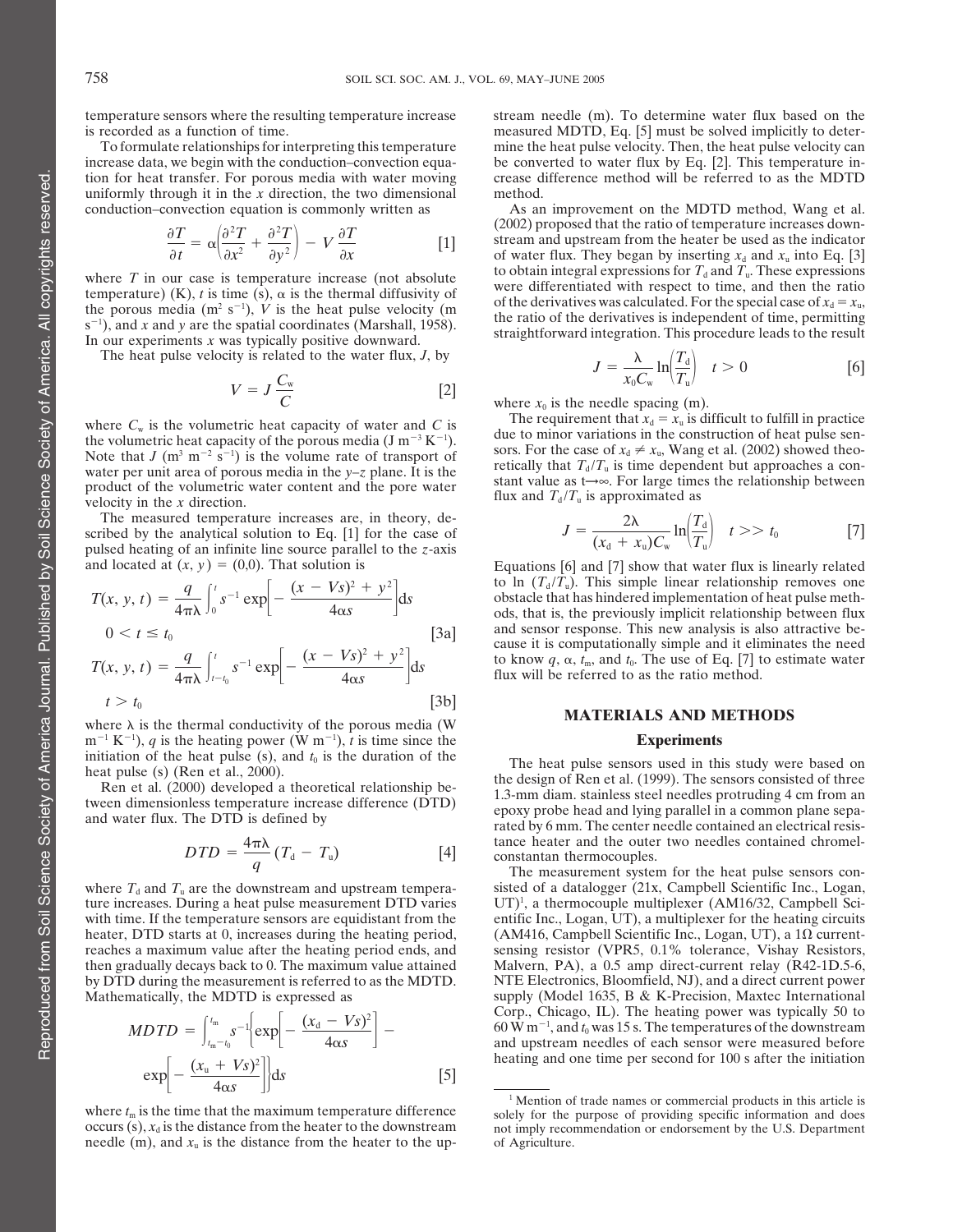**Table 1. Particle-size distribution, organic matter content, bulk Table 2. Thermal diffusivity (), thermal conductivity (**-

|                           |          | <b>Particle size</b>                  |      | Organic matter      | <b>Bulk</b>  |                                 | Soil type                 | $\alpha$                                 |                            |                                      | <b>Theoretical C</b>                 |
|---------------------------|----------|---------------------------------------|------|---------------------|--------------|---------------------------------|---------------------------|------------------------------------------|----------------------------|--------------------------------------|--------------------------------------|
| Soil type                 | Sand     | Silt                                  | Clav | content             | density      | $K_{\scriptscriptstyle\rm sat}$ |                           | $10^{-6}$ m <sup>2</sup> s <sup>-1</sup> |                            | $W m^{-1} K^{-1}$ MJ $m^{-3} K^{-1}$ | $MJ$ m <sup>-3</sup> K <sup>-1</sup> |
|                           |          | $\longrightarrow$ % $\longrightarrow$ |      | $g \text{ kg}^{-1}$ | $Mg m^{-3}$  | cm $h^{-1}$                     | Sand<br><b>Sandy loam</b> | 0.773(0.028)<br>0.570(0.016)             | 2.17(0.044)<br>1.70(0.027) | 2.81(0.057)<br>2.98(0.039)           | 2.90<br>3.09                         |
| Sand<br><b>Sandy loam</b> | 92<br>66 | 23                                    |      | 8.0<br>23           | 1.52<br>1.32 | 45.3<br>40.6                    | Silt loam                 | 0.364(0.016)                             | 1.15(0.038)                | 3.17(0.036)                          | 3.18                                 |
| Silt loam                 | 20       | 54                                    | 26   |                     | 1.20         | 2.87                            |                           |                                          | $\cdots$                   |                                      |                                      |

the upstream and downstream needles were determined by performing heat pulse measurements with the sensor immersed in water stabilized with agar  $(6 \text{ g L}^{-1})$  to prevent con-<br>vection (Ochsner et al., 2003).

ous, mesic Typic Udorthents). The particle-size distribution,<br>organic matter content, bulk density, and saturated hydraulic<br>conductivity for each soil are listed in Table 1. The particle-<br>size distribution was determined dry soil was then packed into 10-cm diam., 20-cm long poly-<br>vinylchloride columns. During packing a heat pulse sensor  $MDTD = \exp\left(\frac{Vx_d}{2\alpha}\right) \left[W\left(\frac{x_d^2}{4\alpha t_m}, \frac{Vx_d}{2\alpha}\right) - W\left(\frac{x_d^2}{4\alpha (t_m - t_0)}, \frac{Vx_d}{2\alpha}\right)\right]$ was positioned 5 cm from the bottom of each column. The sensor was centered radially in the column, so the entire sensor body was surrounded by soil. The cross-sectional area of the sensor body was 1.8 cm<sup>2</sup>. For comparison, the cross-sectional only  $2.2\%$  of the column cross-sectional area, so the effect of the sensor body on the water flow was small. We included the entire sensor in the column to mimic the actual application of this method in situ. The sensor leads exited the column<br>through a hole in the side. The plane of the sensor needles<br>was vertical. The finished soil columns were 15 cm high, leaving<br>5 cm of the PVC column available for

saturation and particle density of 2.65  $Mg m^{-3}$ . The theoretical and measured values of *C* agreed to within 4% suggesting that the sensor calibration was valid (i.e., no deflection of the needles occurred). The saturated soil columns were subjected to water fluxes ranging from 0.10 to 37.2 cm  $h^{-1}$ . The outflow

Table 2. Thermal diffusivity  $(\alpha)$ , thermal conductivity  $(\lambda)$ , and density, and saturated hydraulic conductivity  $(K_{sat})$  for the volumetric heat capacity  $(C)$  for the saturated soil columns.<br> **Means and (standard deviations)** of eight measurements. **Means and (standard deviations) of eight measurements.** 

| cle size |             | Organic matter      | Bulk                           |                  | Soil type          | $\alpha$                                      |             |                                                                                                                                                  | <b>Theoretical C</b> |
|----------|-------------|---------------------|--------------------------------|------------------|--------------------|-----------------------------------------------|-------------|--------------------------------------------------------------------------------------------------------------------------------------------------|----------------------|
| Silt     | <b>Clay</b> | content             | density                        | $K_{\text{sat}}$ |                    |                                               |             | $10^{-6}$ m <sup>2</sup> s <sup>-1</sup> W m <sup>-1</sup> K <sup>-1</sup> MJ m <sup>-3</sup> K <sup>-1</sup> MJ m <sup>-3</sup> K <sup>-1</sup> |                      |
|          | $\%$ ——     | $g \text{ kg}^{-1}$ | $Mg \, m^{-3} \, cm \, h^{-1}$ |                  | Sand<br>Sandy loam | $0.773(0.028)$ 2.17 $(0.044)$<br>0.570(0.016) | 1.70(0.027) | 2.81(0.057)<br>2.98 (0.039)                                                                                                                      | 2.90<br>3.09         |
| 23       |             | 8.0<br>23           | 1.52<br>1.32.                  | 45.3<br>40.6     | Silt loam          | $0.364(0.016)$ 1.15 (0.038)                   |             | 3.17(0.036)                                                                                                                                      | 3.18                 |

from each column was collected and weighed using a laboratory balance  $(\pm 0.01 \text{ g precision})$  to determine the flux. At of heating. For each sensor the distances from the heater to each imposed flux, heat pulse measurements were obtained the upstream and downstream needles were determined by for each sensor four times.

vection (Ochsner et al., 2003).<br>We performed laboratory experiments with packed col-<br>umns of sand (Hanlon series: coarse-loamy mixed superace pulse measurements were analyzed using the MDTD method umns of sand (Hanlon series; coarse-loamy, mixed, superac-<br>tive, mesic Cumulic Hapludolls), sandy loam (Clarion series;<br>fine-loamy, mixed, superactive, mesic Typic Hapludolls), and<br>silt loam soil (Ida series: fine-silty m silt loam soil (Ida series; fine-silty, mixed, superactive, calcare-<br>ous, mesic Typic Udorthents). The particle-size distribution, difference occurred  $(t_m)$  was also identified. Known values of

$$
MDTD = \exp\left(\frac{Vx_d}{2\alpha}\right) \left[W\left(\frac{x_d^2}{4\alpha t_m}, \frac{Vx_d}{2\alpha}\right) - W\left(\frac{x_d^2}{4\alpha (t_m - t_0)}, \frac{Vx_d}{2\alpha}\right)\right] - \exp\left(-\frac{Vx_u}{2\alpha}\right) \left[W\left(\frac{x_u^2}{4\alpha t_m}, \frac{Vx_u}{2\alpha}\right) - W\left(\frac{x_u^2}{4\alpha (t_m - t_0)}, \frac{Vx_u}{2\alpha}\right)\right] \tag{8}
$$

area of the soil column was  $82 \text{ cm}^2$ . The sensor body occupied where *W* is the well function for leaky aquifers, defined as only 2.2% of the column cross-sectional area, so the effect of (Hantush, 1964, p. 321)

$$
W(u, \beta) = \int_{u}^{\infty} z^{-1} \exp(-z - \beta^2/4z) dz
$$
 [9]

For the ratio method, the average value of  $T_d/T_u$  from 40 s  $\leq$ to maintain a constant head at the top of the columns At the top.<br>
by the columns At the wind  $x_0$ ,  $x_1$ , and  $\lambda$  in Eq. [7] to calculate water flux, the metric consesses<br>
be not columns a perforated plate permitted ou

$$
\frac{T_{\rm d}}{T_{\rm u}} = \frac{\int_{t-t_0}^{t} s^{-1} \exp\left[-\frac{(x_{\rm d} - Vs)^2}{4\alpha s}\right] \mathrm{d}s}{\int_{t-t_0}^{t} s^{-1} \exp\left[-\frac{(x_{\rm u} + Vs)^2}{4\alpha s}\right] \mathrm{d}s} \quad t > t_0 \quad [10]
$$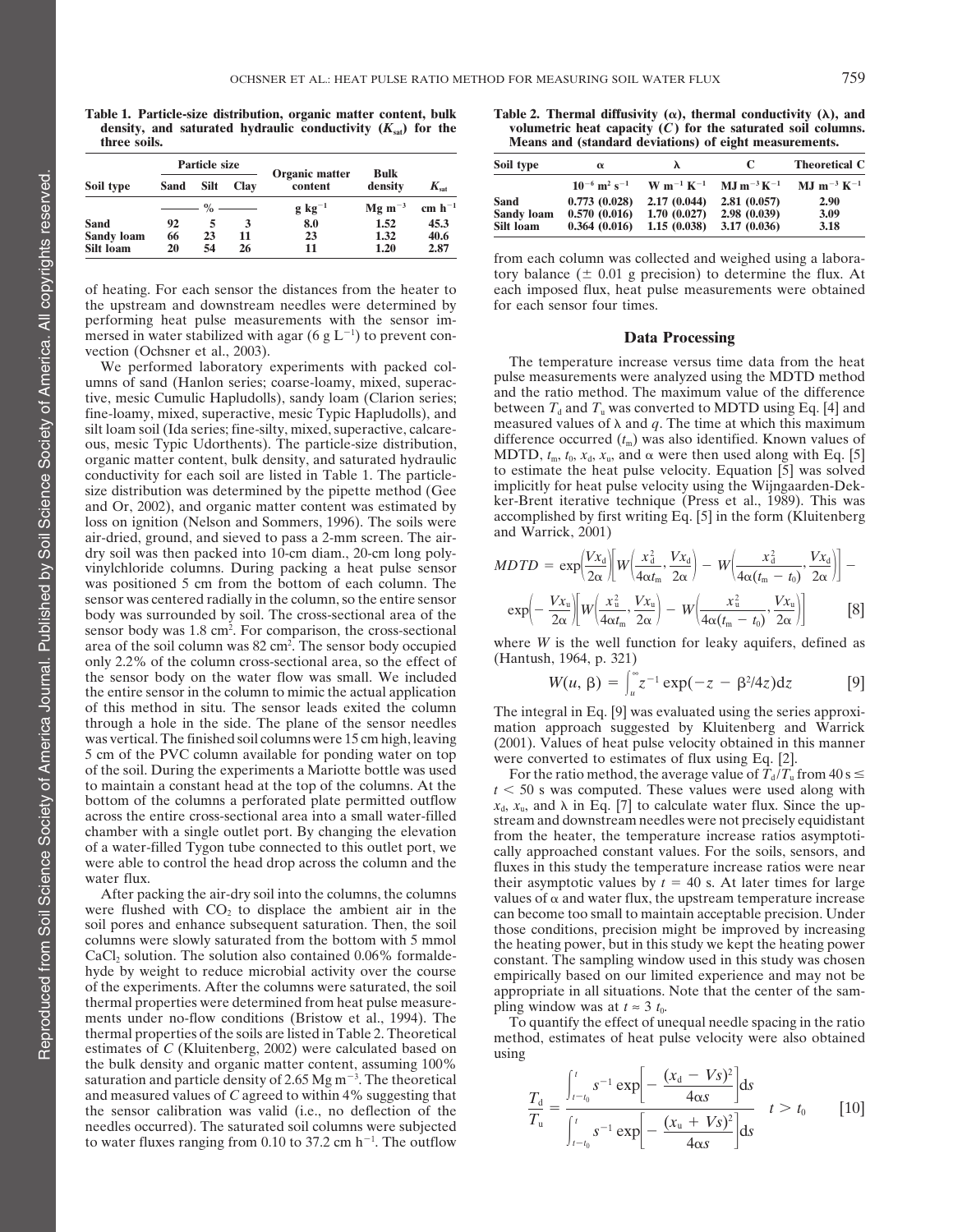

**panel) and temperature increase ratios (bottom panel) in sand, sandy loam, and silt loam soil for water fluxes from 0 to 20 cm h<sup>1</sup> . The shaded regions in the bottom panel indicate the time window over which the temperature increase ratio was averaged.**

which follows from Eq. [3], the complete analytical solution. Specifically, Eq. [10] was used to estimate heat pulse velocity for known values of *t*,  $t_0$ ,  $x_d$ ,  $x_u$ ,  $\alpha$ , and the value of  $T_d/T_u$ corresponding to time *t*. This approach is similar to the ratio method in that  $T_d/T_u$  is used to estimate heat pulse velocity (and subsequently water flux). It differs, however, in that the calculations are based on the complete analytical solution **Fig. 2. Measured values of (a) maximum dimensionless temperature**<br>instead of Eq. [7], the approximate solution. Thus, it yields **increase difference (MDTD) and (** instead of Eq. [7], the approximate solution. Thus, it yields **increase difference (MDTD)** and (**t** "exact" estimates of heat pulse velocity that account for non-<br>water flux through the soil columns. equidistant probe spacing. For each heat pulse measurement,

Samples of the  $T_d - T_u$  and  $T_d/T_u$  data for a few flow<br>show that as water flux increases the maximum value<br>of  $T_d - T_u$  increases. This is consistent with the results<br>of Melville et al. (1985) and Ren et al. (2000). At low<br>f used in Eq. [5]. The  $T_d/T_u$  data exhibit some time dependence, but for much of the measurement period  $T_d/T_u$ <br>is relatively stable, and the value of  $T_d/T_u$  increases as **Comparison of MDTD Method and Ratio**<br>**Method Water F** the flux increases. These  $T_d/T_u$  data are consistent with **One to One Comparison**<br>the theoretical predictions of Wang et al. (2002). The flux estimates from the MDTD method are plot-

range of fluxes. Ren et al. (2000) also observed a linear



Eq. [10] was evaluated using the measured value of  $T_d/T_u$  at choice of pulsed rather than continuous heating (e.g.,  $t = 45$  s along with the other necessary parameters. Equation Byrne et al., 1968; Kawanishi, 1983) gives Byrne et al., 1968; Kawanishi, 1983) gives rise to the [10] was solved implicitly for heat pulse velocity using the linearity of the MDTD versus flux relationship in the upper portion of this range. Numerical integration of Eq. [3] indicates that if the sensors in the present study **RESULTS AND DISCUSSION** were heated continuously, the response of the sensors would be markedly nonlinear above 10 cm  $h^{-1}$  (Fig. 3). **Raw Data** With pulsed heating the sensor response is expected to **heasured Values of**  $T_d - T_u$  and  $T_d/T_u$  be increasingly nonlinear if the flux exceeds 40 cm h<sup>-1</sup>, but this may be of little concern in natural settings.

**MDTD and**  $\ln(T_d/T_u)$  **as Functions of Water Flux** feed against the flux estimates from the ratio method in Fig. 4. The estimates from these two methods are similar In Fig. 2a, the measured values of MDTD are plotted and the data follow the 1:1 line. The mean differences against the values of flux determined by collecting the between flux estimated by the ratio method and flux between flux estimated by the ratio method and flux outflow from the columns. The MDTD increased lin- estimated by the MDTD method were 1.19, 0.78, and early with water flux for all three soils in the measured  $-0.51$  cm h<sup>-1</sup> for the sand, sandy loam, and silt loam, respectively. The mean absolute difference across all relationship between measured MDTD and flux. The three soils between fluxes estimated using these two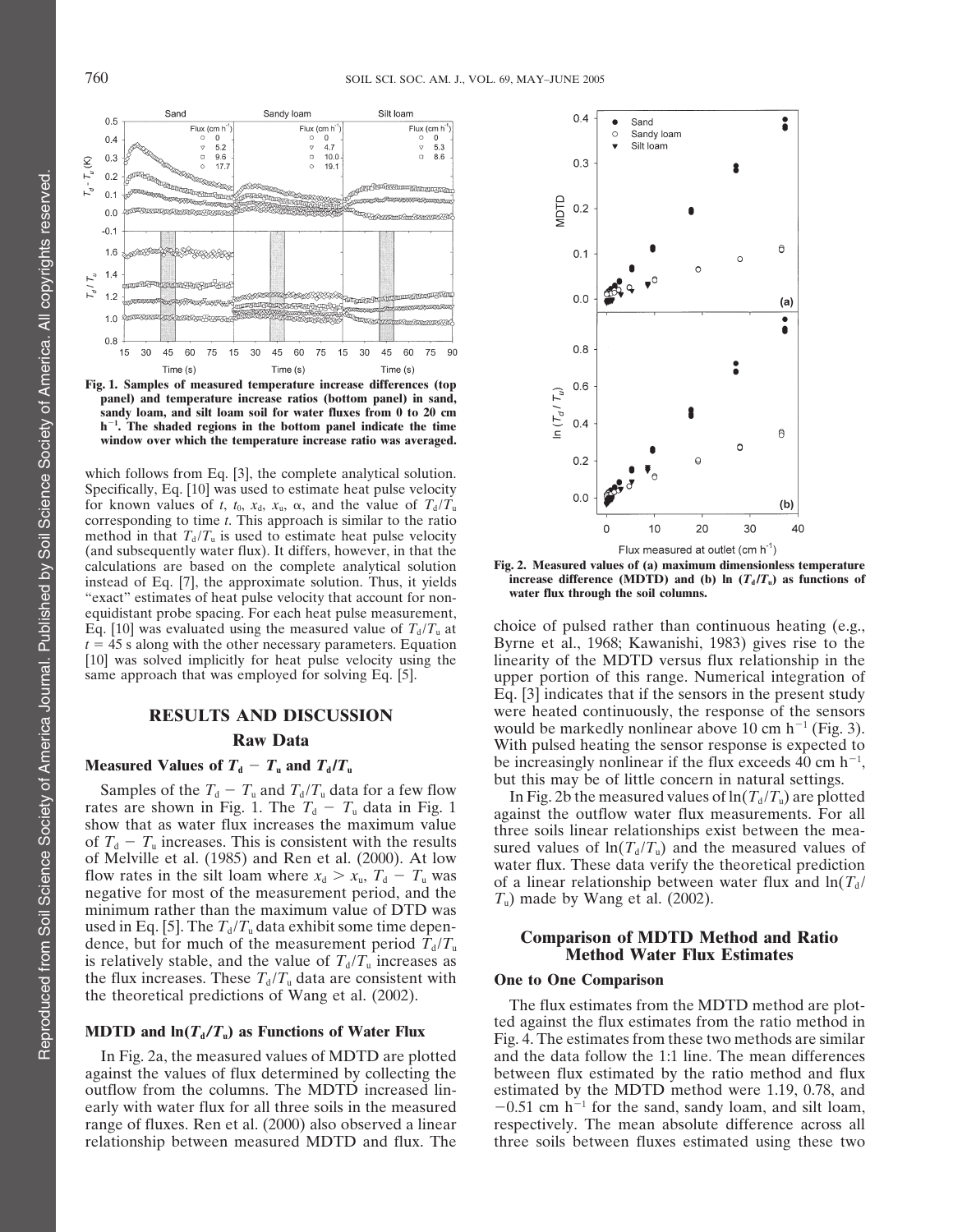

 $W$  m<sup> $-1$ </sup> K<sup> $-1$ </sup>, volumetric heat capacity was 2.5 MJ m<sup> $-3$ </sup> K<sup> $-1$ </sup>, needle

methods was  $0.84$  cm h<sup>-1</sup>. These differences are due to precision of the ratio method. the combination of errors in each method and cannot be attributed solely to either method. **Sensitivity at Low Fluxes**

10 cm h<sup>-1</sup> in the sand. At fluxes  $\leq 10$  cm h<sup>-1</sup>, the SD



Ratio method flux estimate (cm  $h^{-1}$ )

Fig. 4. Comparison of water flux estimated by the maximum dimensionless temperature increase difference (MDTD) method with water flux estimated by the ratio method. The inset expands the **scale at the low end. † No lower fluxes were attempted.**

**Table 3. Standard deviation (SD) of water flux estimates from the ratio and maximum dimensionless temperature increase difference (MDTD) methods for different ranges of water flux.**

|                                   |      | SD for ratio method |                                             |      | <b>SD for MDTD method</b> |                     |
|-----------------------------------|------|---------------------|---------------------------------------------|------|---------------------------|---------------------|
| <b>Flux measured</b><br>at outlet | Sand | Sandy<br>loam       | <b>Silt</b><br>loam                         | Sand | Sandy<br>loam             | <b>Silt</b><br>loam |
|                                   |      |                     | $-$ cm $h^{-1}$ $\overline{\phantom{12mm}}$ |      |                           |                     |
| $0$ to $1$                        | 0.07 | 0.09                | 0.08                                        | 0.32 | 0.16                      | 0.13                |
| 1 to 10                           | 0.12 | 0.05                | 0.09                                        | 0.37 | 0.19                      | 0.21                |
| >10                               | 0.72 | 0.15                | n/a                                         | 0.56 | 0.21                      | n/a                 |

of repeated ratio method flux estimates was  $0.08$  cm h<sup>-1</sup> averaged across all three soils; for MDTD method flux estimates it was  $0.22$  cm h<sup>-1</sup>. Averaged across all fluxes Water flux (cm h<sup>1</sup>) and soils, the SD values for repeated water flux esti-<br>flux for continuous heating (filled circles), for a 15-s heat pulse using the maximum dimensionless temperature increase difference<br>using the max **(MDTD)** method (open circles), and for a 15-s heat pulse using precision that was two to three times greater than the example of  $\mu$  and for a 15-s heat pulse using precision that was two to three times greater than the **the ratio method (filled triangles). Thermal conductivity was 1.5 MDTD method. Recall that the measured values of**  $T_d/T_u$ **<br>W m<sup>-1</sup> K<sup>-1</sup>, volumetric heat capacity was 2.5 MJ m<sup>-3</sup> K<sup>-1</sup>, needle were averaged over 10 s for** W m<sup>-1</sup> K<sup>-1</sup>, volumetric heat capacity was 2.5 MJ m<sup>-3</sup> K<sup>-1</sup>, needle<br>spacing was 6 mm, and for the continuous heating scenario dimention-<br>sionless temperature increase difference after 3600 s is shown. the MDTD method r  $T_d$  and  $T_u$ . This difference contributed to the greater

**Precision**<br>
The ratio method resulted in more precise measure-<br>
The ratio method resulted in more precise measure-<br>
ments of water flux than did the MDTD method. At<br>
the lowest values of imposed water flux at which the<br> of water hux estimates from the ratio and MDTD incur-<br>ods for different ranges of water flux. Generally, the<br>SD of water flux is lower for the ratio method than for<br>the MDTD method. The only exception is at fluxes > metho range from  $3.7 \times 10^{-7}$  to  $1.5 \times 10^{-6}$  m s<sup>-1</sup>. Wang et al.  $(2002)$  estimated the theoretical low flow detection limits for *V* to be between  $1 \times 10^{-7}$  and  $1 \times 10^{-6}$  m s<sup>-1</sup>, and our measurements are consistent with that estimation. For all but one of the cases shown in Table 4, no lower flows were attempted and the actual low flow detection limit may be slightly lower than indicated. Detection limits should be lower for sensors with greater distance between the needles or for porous media with lower  $\lambda$  (e.g., unsaturated soils).

**Table 4. Low flow detection limits for the ratio and maximum dimensionless temperature increase difference (MDTD) methods.**

| Soil type         | <b>Ratio method</b><br>detection limit | <b>MDTD</b> method<br>detection limit    |
|-------------------|----------------------------------------|------------------------------------------|
|                   |                                        | $-$ cm $h^{-1}$ $\overline{\phantom{1}}$ |
| Sand              | 0.19 ( $P < 0.001$ )†                  | 0.19 ( $P < 0.028$ )†                    |
| <b>Sandy loam</b> | 0.40 ( $P < 0.078$ )                   | 0.28 ( $P < 0.018$ )†                    |
| Silt Ioam         | 0.10 ( $P < 0.001$ )†                  | 0.10 ( $P < 0.001$ )†                    |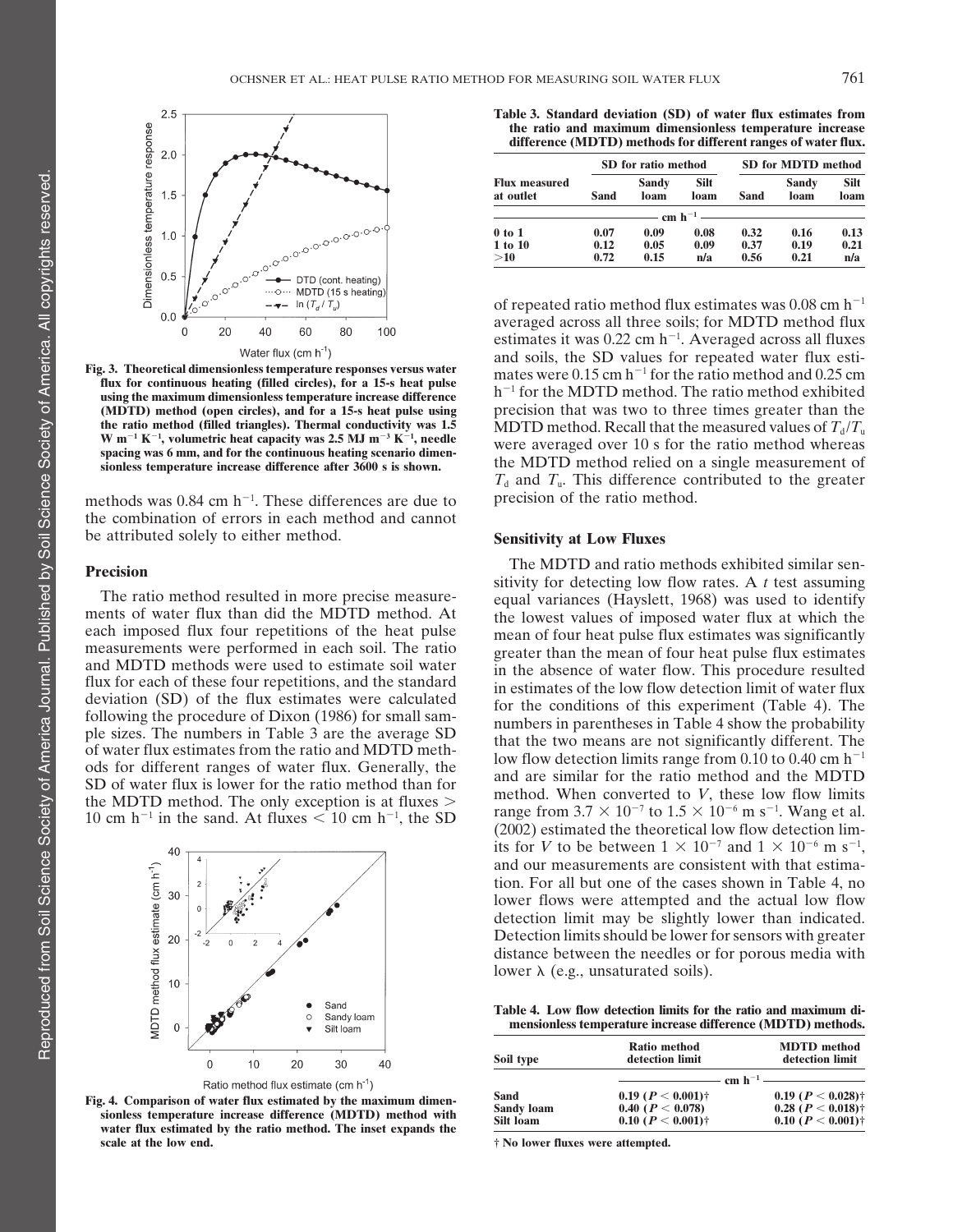

effects of these disadvantages were relatively small as<br>effects of these disadvantages were relatively small as<br>evidenced by the agreement between the MDTD and<br>evidenced by the agreement between the MDTD and<br>exhibited sim

measured flux up to 40 cm h<sup>-1</sup>. Ideally, the plot of estimated son hydrathe properties. Entie, it any,<br>timated versus measured flux would have a slope of one<br>and an intercept of zero, but the experimental results<br>show slo the estimated versus measured water flux for each soil are listed in Table 5, along with the standard error (SE) **Explanations for Non-Zero Intercepts** and  $r^2$  for the regression. The slopes range from 0.739<br>for the sand to 0.224 for the sandy loam, and the inter-<br>cepts range from -0.364 cm h<sup>-1</sup> for the silt loam to<br>0.584 cm h<sup>-1</sup> for the sand. The linearity and preci

| Soil type         | Slope $(S)$                                                    | Intercept | SE    | $r^2$ |
|-------------------|----------------------------------------------------------------|-----------|-------|-------|
|                   | $\frac{1}{\text{cm}}$ cm h <sup>-1</sup> $\frac{1}{\text{cm}}$ |           |       |       |
| <b>Sand</b>       | 0.739                                                          | 0.584     | 0.377 | 0.998 |
| <b>Sandy loam</b> | 0.224                                                          | 0.435     | 0.121 | 0.998 |
| Silt loam         | 0.342                                                          | $-0.364$  | 0.137 | 0.980 |

The slopes, visible in Fig. 5 and quantified in Table 5, are less than one indicating that the ratio method was less sensitive to water flux than predicted. The discrepancies were large for the sandy loam and silt loam, which had slopes 78 and 66% lower than expected. These errors arise from some significant, unknown mismatch between theory and experiment. Research to discover and correct the source of this discrepancy is ongoing. For now, it appears that empirical calibration will be needed to obtain accurate water flux measurements in medium textured soils. In contrast, the ratio method is reasonably accurate in sand and may be useful without additional calibration.

Mori et al. (2003) employed the ratio method to calcu-Flux measured at outlet (cm h<sup>-1</sup>)<br> **Fig. 5. Water flux estimated by the ratio method versus water flux**<br> **Examplements in Tottori**<br> **Examplements in Tottori**<br> **Examplements in Tottori**<br> **Examplements in Tottori**<br> **Example** Dune sand using a multi-function heat pulse probe. Measurements were performed under steady-state satu-**Overall Superiority of the Ratio Method** rated flow conditions and transient unsaturated flow conditions. The data show good agreement between esti-Disadvantages of the ratio method are the error intro-<br>duced by unequal needle spacing and the lack of a theo-<br>retically defined sampling time. The data show that the<br>eights and measured flux under saturated conditions in<br>

**Comparison of Ratio Method Flux Estimates**<br>**Comparison of Ratio Method Flux Estimates**<br>**Comparison of Ratio Method Flux Estimates**<br>**Extimates**<br>**Extimates**<br>**Extimates**<br>**Extimates**<br>**Extimates**<br>**Extimates**<br>**Extimates**<br>**Extim Accuracy of the Ratio Method** located 5 cm above the column outlet. Therefore, the flux at the sensor was not equal to the flux measured The heat pulse ratio method estimates of water flux<br>are plotted in Fig. 5 against values of water flux mea-<br>sured at the column outlet. Mori et al. (2003) used a numerical<br>sured at the outlet of the soil column. Strong li

ships are reflected in the  $r^2$  values, which are all  $\geq 0.98$  than the upstream needles (Table 6). The silt loam example the sequeles (Table 6). The silt loam ex-<br>hibited a negative intercept because the upstream need . hibited a negative intercept because the upstream needle **Table 5. Slopes, intercepts, standard errors (SE), and coefficients** was slightly nearer to the heater than the downstream of determination  $(r^2)$  from linear regression of water flux esti-<br>needle. The exact flux estimate of determination ( $r^2$ ) from linear regression of water flux esti-<br> **Definition** ( $r^2$ ) from linear regression of water flux esti-<br> **Definition** ( $r^2$ ) from linear regression of water flux esti-<br> **Definition** ( $r^2$ ) fr **mated using the ratio method versus the measured outflow** differed from the ratio method flux estimates by an **amount** that was relatively constant for each soil. The amount that was relatively constant for each soil. The mean differences between the ratio method flux estimates and the exact flux estimates were 0.609, 0.462, and  $-0.470$  cm h<sup>-1</sup> for the sand, sandy loam, and silt loam, respectively. These numbers represent the average error introduced by the unequal spacing of the temperature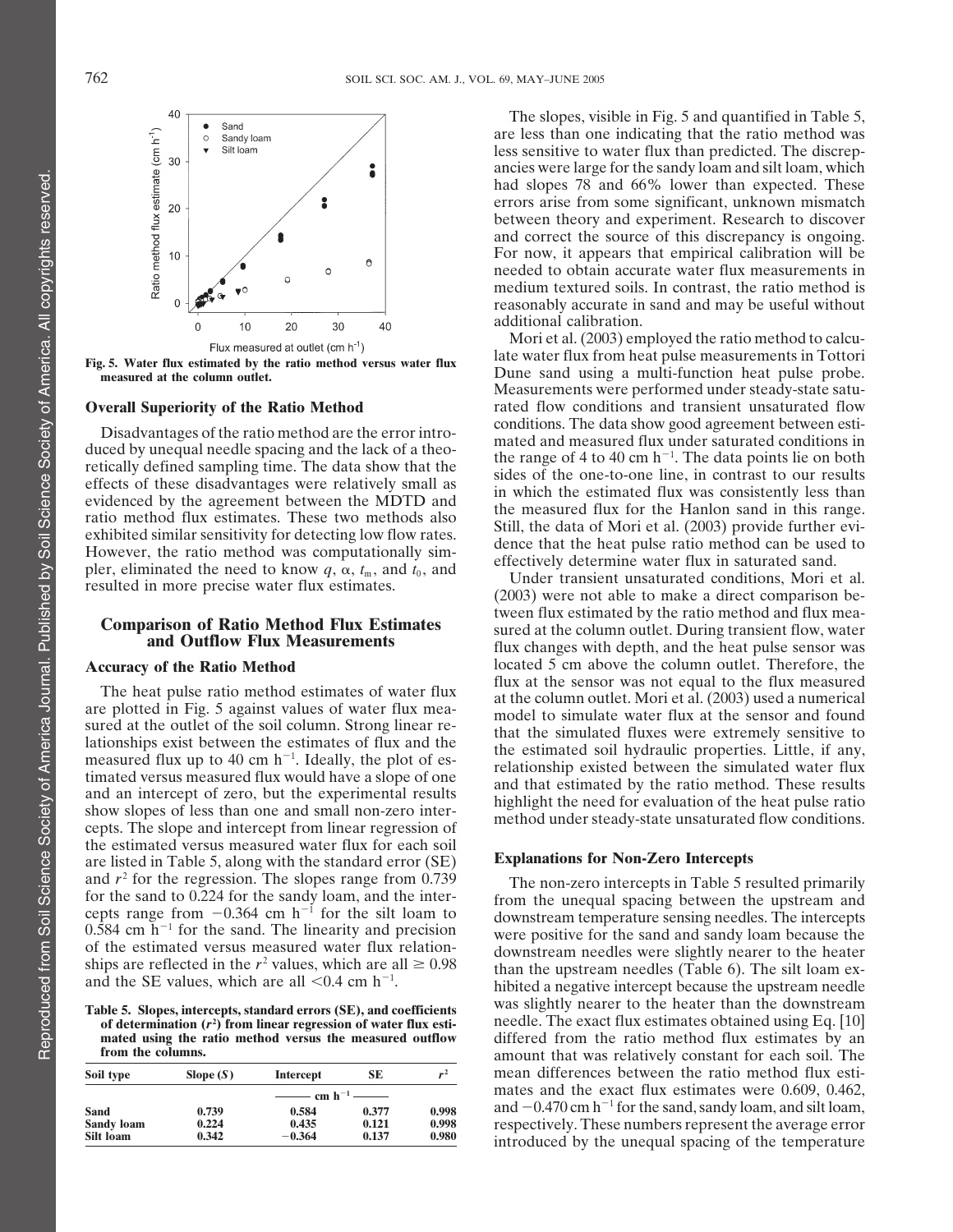To examine the reproducibility of the slopes shown in Table 5 we repeated the experiment with two additional columns of the silt loam soil. A different sensor was used **mm** in each column of the silt loam. Table 6 gives the sensor and soil column pairings, and the sensor calibrations. The slopes of the linear regressions between the ratio method flux estimates and flux measured at the column outlet were 0.390 for silt loam Column II and 0.282 for silt loam Column III. These slopes bracket the slope of cally underestimate sap flow by a factor of 50% or more<br>0.342 shown for the original silt loam column in Table 5. (Green et al., 2003). This implies theoretical overp

# **Previous Observations of Lower than** *Identifying the Appropriate Type of Correction Factor***<br>
<b>Expected Sensitivity to Water Flux Integral Correction of the contract of the substance of the contract of the contract of th**

measured heat transfer in porous media and that predicted by Eq. [1]. In particular, the theoretical influence of convective heat transfer is generally greater than the *<sup>a</sup>* measured influence. For example, Ren et al. (2000) found that theoretical values of MDTD were generally greater and than measured values of MDTD with sand giving the closest agreement, followed by clay loam, and then sandy loam. They listed four possible causes for these discrepancies: (i) failure of the thermal homogeneity condition<br>as water flux increases, (ii) invalidation of the infinite<br>line source representation of the heater with increasing<br>water flux, (iii) flow distortion by the sensor water velocimeter by about a factor of 2.5. He did not propose an explanation, but stated that thermal dispersion was not a likely cause in his case. Melville et al. (1985) found that standard heat transfer theory over-<br>predicted the magnitude of the temperature difference<br>predicted by a modified form of Eq. [1]: predicted the magnitude of the temperature difference between downstream and upstream positions and also predicted the maximum temperature difference would occur earlier than observed. They suggested that the errors might arise from the use of a model for a moving Now if we choose  $a = 1/S$  and  $b = 1$ , then Eq. [14] can fields by the sensor or water flow bypassing the sensor as ferent depending on how the correction factor is chosen.<br>
possible explanations. Theoretical overpredictions of sen-<br>
We calculated temperature increase versus tim possible explanations. Theoretical overpredictions of senflow, and the uncorrected heat pulse measurements typi-

sensing needles. Note that these errors are similar to<br>the intercepts shown in Table 5.<br>**Table 6. Sensor and soil column pairings with associated down-**<br>**Table 5.**<br>**Table 1.**<br>**Table 1.**<br>**Table 1.**<br>**Intercepts shown in Tab identify the needles of the sensor. Sensors were calibrated Further Testing before each use. The maximum change in calibration between**<br> **before each uses was 1.7% for Sensor 16 Needle 3.** 

| Column        | <b>Sensor</b> | $x_a$   | $x_{\rm n}$ |
|---------------|---------------|---------|-------------|
|               |               |         | mm          |
| <b>Sand</b>   | 12            | 6.10(1) | 6.28(3)     |
| Sandy loam    | 16            | 5.90(1) | 6.04(3)     |
| Silt loam     | 12            | 6.25(3) | 6.12(1)     |
| Silt loam II  | 2             | 5.77(3) | 6.06(1)     |
| Silt loam III | 16            | 5.94(3) | 5.87(1)     |

0.342 shown for the original silt loam column in Table 5. (Green et al., 2003). This implies theoretical overpre-<br>For silt loam Column III, we also ran an experiment dictions of sensor response of similar magnitude to thos For silt loam Column III, we also ran an experiment dictions of sensor response of similar magnitude to those with flow upward rather than downward. The regression observed in geologic media. In the case of sap flow, these with flow upward rather than downward. The regression observed in geologic media. In the case of sap flow, these slope for the upward flow was 0.270, so the effect of errors are often attributed to disruption of flow in th slope for the upward flow was 0.270, so the effect of errors are often attributed to disruption of flow in the flow direction was minimal. vicinity of the sensor needles (Green et al., 2003).

**Experience Sensitivity to Water Flux**<br>Before considering possible explanations for the low estimated and measured water flux suggest that the form Before considering possible explanations for the low estimated and measured water flux suggest that the form slopes observed in this study, we note that previous re-<br>of Eq. [6] is correct, but some correction factor is nee of Eq. [6] is correct, but some correction factor is needed lated work has shown similar discrepancies between to account for the low slopes. An empirical correction measured heat transfer in porous media and that pre-<br>factor can be introduced as follows

$$
\frac{a}{b} = \frac{1}{S} \tag{11}
$$

$$
J = \frac{a}{b} \frac{\lambda}{x_0 C_w} \ln \left( \frac{T_d}{T_u} \right) \tag{12}
$$

$$
\frac{T_{\rm d}}{T_{\rm u}} = \exp\left(\frac{bVx_0}{a\alpha}\right) \tag{13}
$$

$$
\frac{\partial T}{\partial t} = a\alpha \left(\frac{\partial^2 T}{\partial x^2} + \frac{\partial^2 T}{\partial y^2}\right) - bV\frac{\partial T}{\partial x} \tag{14}
$$

heat source in a stationary medium when in reality the be referred to as an "enhanced conduction" model. If inheat source is stationary and the water is moving. In stead we chose  $a = 1$  and  $b = S$ , then Eq. [14] can be three out of four cases, the sensors of Byrne et al. (1967, referred to as a "reduced convection" model. Either 1968) exhibited smaller than predicted temperature dif- way, the slope of flux estimated by Eq. [12] versus the outferences between upstream and downstream positions. flow flux measurements would be one. However, the tem-They suggested distortion of the heat and water flow perature increase versus time curves would be quite dif-

sor response are not the exception but rather the rule in for the enhanced conduction model and the reduced conthermal techniques for measuring water flux. Heat pulse vection model and compared the results of each to our techniques have also been applied for measuring sap  $T_d$  and  $T_u$  data. The modeled temperature increase curves flow, and the uncorrected heat pulse measurements typi-<br>were generated by numerically integrating Eq. [3]. We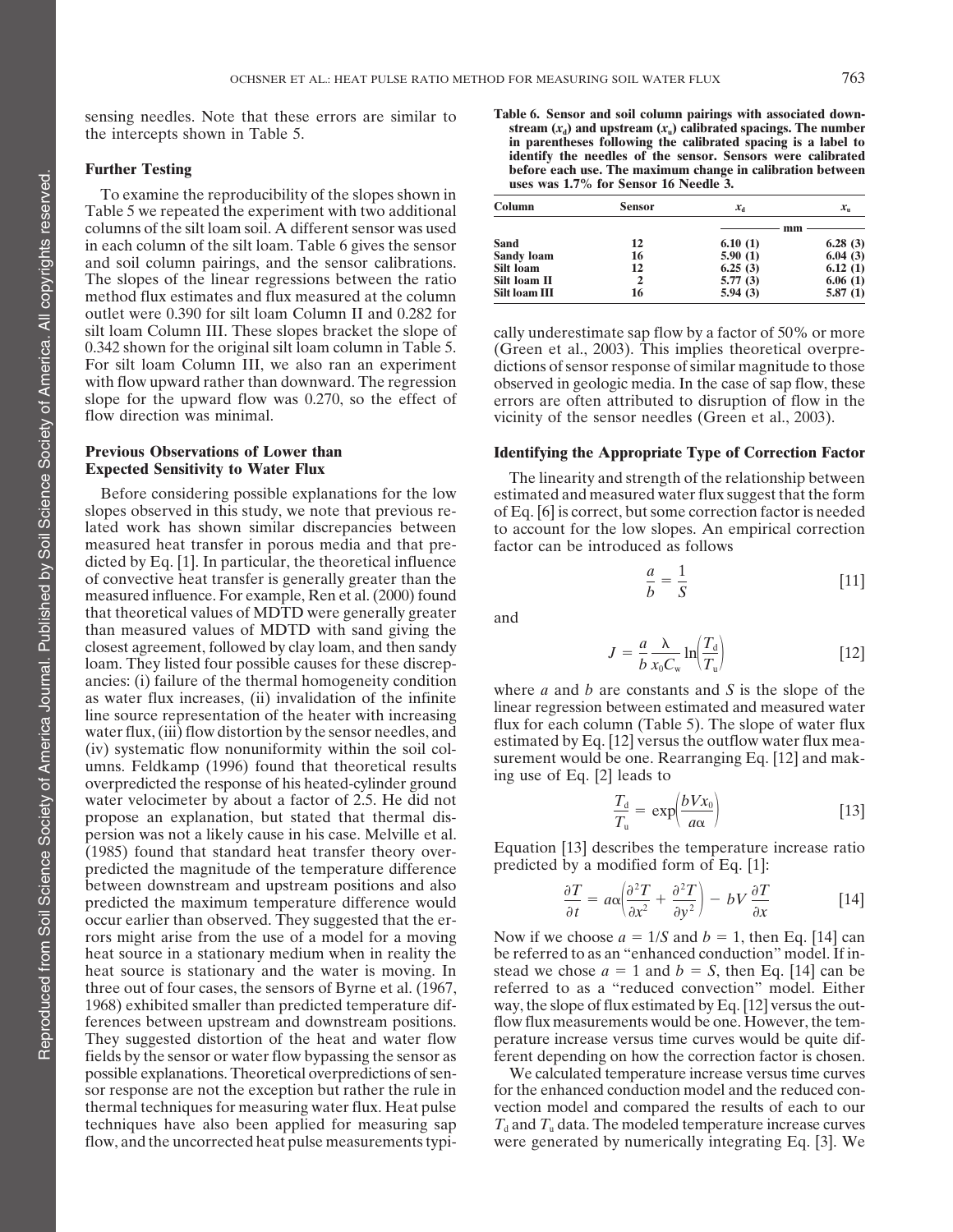

multiplied  $\alpha$  and  $\lambda$  by *a*, and multiplied *V* by *b*. Figure 6 rated soil perhaps reduced the likelihood of bypass flow.<br>shows the comparisons between modeled and measured In any case, the similarity between our res shows the comparisons between modeled and measured In any case, the similarity between our results and other<br>temperature signals for all three soils at the highest published data indicates that the behavior we observed temperature signals for all three soils at the highest published data innosed flux where disagreement between the original is not atypical. imposed flux where disagreement between the original model and the measured data was the greatest. The reduced convection model predicts temperature signals **CONCLUSIONS** that agree very well with the measured data, in contrast **CONCLUSIONS** to the original model and the enhanced conduction<br>model. The enhanced conduction model leads to under-<br>pulse data to determine water flux is more effective than model. The enhanced conduction model leads to under-<br>pulse data to determine water flux is more effective than<br>prediction of the magnitude and time of arrival of the MDTD method. Both methods led to similar estiprediction of the magnitude and time of arrival of the peaks of the temperature signals. The time of peak ar- mates of flux, but the ratio method exhibited greater rival is inversely related to the effective thermal diffu- precision, was computationally simpler, and reduced the sivity  $(a\alpha)$ , so any model that increases the value of the number of required parameters by four. effective thermal diffusivity must lead to earlier predic- As in previous studies, the effect of water flux on the

Sisodia and Helweg (1998) used a thermal dispersion to improve the accuracy of the ratio method. model to represent the performance of a "heat sense flow- Our results highlight several research needs. At a bameter" at water fluxes from 142 to 663 cm  $h^{-1}$ . Similarly,

Hopmans et al. (2002) hypothesized that the theoretical overprediction of MDTD observed by Ren et al. (2000) was due to the failure of Eq. [1] to account for thermal dispersion. The thermal dispersion model is a more elaborate form of the enhanced conduction model. It increases the value of the effective thermal diffusivity as water flux increases. The thermal dispersion model predicts earlier arrival of the peaks than does the original model shown in Fig. 6. The original model accurately predicts the time of arrival of the temperature increase peaks, so the thermal dispersion model would underpredict the time of arrival of the temperature increase peaks. Like the enhanced conduction model, the thermal dispersion model is an insufficient explanation for these data.

The physical basis for the apparent reduced convection is currently unknown, and there are several possible explanations to consider. For example, in Eq. [3] no accounting is made for the finite length and diameter of the sensor needles, and this deficiency is a potential source of error. However, the best available analysis suggests this leads to errors of  $\leq 3\%$  in the water flux estimates (Hopmans et al., 2002). Also, the fluid and solid phases are assumed to always maintain local thermal equilibrium. The validity of this assumption has not been demonstrated. Furthermore, it is certain that the water follows a three dimensional path around the soil particles and Fig. 6. Measured temperature increases at the highest water flow rate the needles, but the model only considers one dimen**for sand, sandy loam, and silt loam soil and modeled temperature** sional water flow. Finally, we join previous researchers increases using the original model ( $a = b = 1$ ), an enhanced conduction recognizing the possibility in recognizing the possibility of bypass flow. If the water<br>tion model ( $a = 1/S$ ), and a reduced convection model ( $b = S$ ).<br>Root mean square error (K) is shown in parentheses at the bottom<br>of each pane.<br>Sensor, the convecti Such internal flow nonuniformity would be difficult to inserted the calibrated values for  $x_d$  and  $x_u$ , set  $y = 0$ , detect but our use of disturbed (i.e., homogenized) satu-<br>multiplied  $\alpha$  and  $\lambda$  by a, and multiplied V by b. Figure 6 rated soil perhaps reduced the likelih

tions of the time of peak arrival. The enhanced conduc- measured temperature signals was overpredicted by the tion model is an insufficient explanation for these data, commonly applied heat transfer theory. In this study and the disagreement between the original model and the measured sensitivity to flux ranged from 26% less the measured temperature signals can apparently be at- than predicted for the sand to 78% less than predicted tributed to overprediction of the convective heat trans- for the sandy loam. We have not discovered the physical fer around the sensor. The physical explanation for this cause or causes of these relatively large errors; however, overprediction remains uncertain. Still, from this analy- we did find that the errors could not be explained by sis we conclude that the correction factor to account for increasing the conduction term in Eq. [1]. Instead, the the low slopes in Fig. 5 should be applied to the convection errors could be explained by reducing the conve errors could be explained by reducing the convection tion term in Eq. [1] and not the conduction term. term. This finding can help direct future research efforts

sic level, a need exists to understand why the effect of